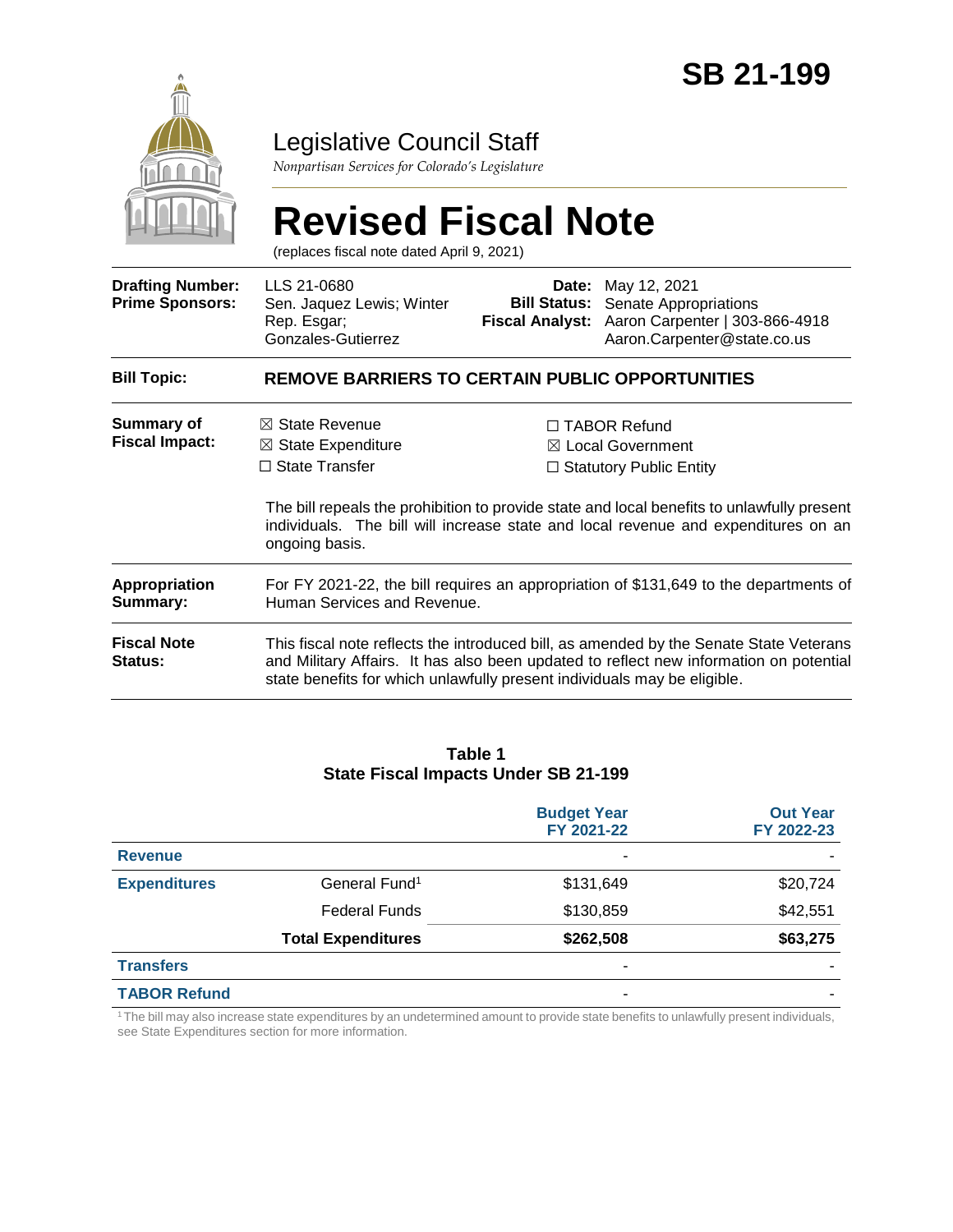## **Summary of Legislation**

Upon passage of the bill, verification of lawful presence in the United States is not required for any purposes where lawful presence is not required by law, ordinance, or rule pursuant to a federal stimulus law or rule. Starting on July 1, 2022, this bill repeals the broad prohibition of providing state and local public benefits to individuals not lawfully present, and repeals specific requirements that individuals must be lawfully present when applying for a professional licenses, public works contracts, and local business licenses. The bill expands what forms of identifications may be accepted by state agencies and repeals the Secure and Verifiable Identity Act.

## **Background**

Under 8 USCS § 1621, unlawfully present individuals are ineligible to receive any "state and local benefits" unless a state enacts a law granting eligibility to these individuals. State and local benefits are defined in federal law to include the following, if provided by a state or local government:

- grants;
- contracts;
- loans;
- professional or commercial licenses;
- retirement benefits;
- welfare and food assistance;
- healthcare;
- disability benefits;
- public or assisted housing;
- postsecondary education;
- unemployment benefits; or
- any other similar benefits.

### **State Revenue**

If more individuals apply for professional licenses, revenue to the Professions and Occupation Cash Fund in the Department of Regulatory Agencies will increase. Because fees are set based on a variety of factors and the number of unlawfully present people who may seek a state license is a small percentage of the overall state population, state revenue is not expected to increase significantly. Similarly, if the bill results in more applications for child care licenses and background checks, revenue to the Child Care Licensing Cash Fund in the Department of Human Services (DHS) and the CBI Identification Unit Cash Fund in the Department of Public Safety will increase. Revenue to these cash funds are subject to the TABOR revenue limit.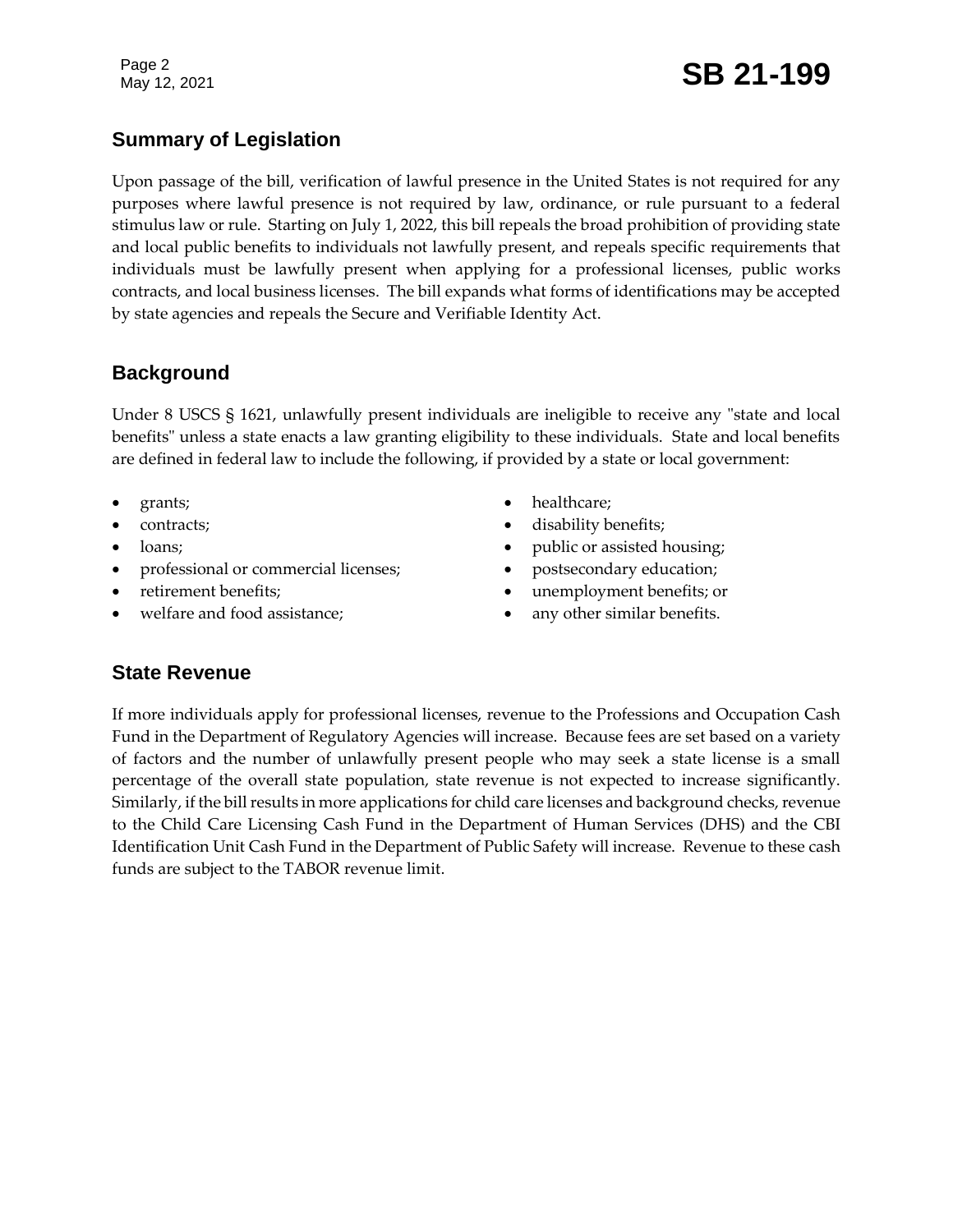## **State Expenditures**

The bill will increase expenditures in the DHS and the Department of Revenue (DOR) to update Information Technology (IT) systems, increase and decrease workload in certain state agencies, and may increase state expenditures for certain state benefits by an undetermined amount, as described below.

#### **Table 2 Expenditures Under SB 21-199**

| <b>Cost Components</b>              |                                                             | FY 2021-22                          | FY 2022-23                       |
|-------------------------------------|-------------------------------------------------------------|-------------------------------------|----------------------------------|
| <b>Department of Human Services</b> |                                                             |                                     |                                  |
| <b>Computer Programming</b>         |                                                             | \$178,627                           | \$63,275                         |
|                                     | <b>DHS Subtotal</b><br>General Fund<br><b>Federal Funds</b> | \$178,627<br>\$47,768<br>\$130,859  | \$63,275<br>\$20,724<br>\$42,551 |
| <b>Department of Revenue</b>        |                                                             |                                     |                                  |
| <b>Computer Programming</b>         |                                                             | \$83,881                            |                                  |
| <b>DOR Subtotal</b>                 |                                                             | \$83,881                            |                                  |
|                                     | Total<br>General Fund<br><b>Federal Funds</b>               | \$262,508<br>\$131,649<br>\$130,859 | \$63,275<br>\$20,724<br>\$42,551 |

**DHS IT Modifications.** The bill will increase expenditures in the DHS by \$178,627 in FY 2021-22 and \$63,275 in FY 2022-23 to update several IT systems. Specifically, the child welfare IT system (TRAILS) and the Child Care Licensing Database require updates so the systems can accept alternative forms of identification other than social security numbers or tax ID numbers for family care homes and child care center licensing purposes. Updates to TRAILS assumes about 460 hours of work at a rate of \$157 per hour and updates to the Licensing Database are about 850 hours at a rate of \$125 per hour. Costs in FY 2022-23 include on-going maintenance costs at 200 hours per year for TRAILS and 255 hours for the Licensing Database. These upgrade costs receive a 75 percent federal match.

Updates are also required to Colorado's public benefit management system (CBMS), which determines eligibility and tracks payments for many public benefits. This work is estimated to take around 330 hours which can be absorbed within existing annual appropriations for CBMS system modifications.

**DOR IT Modifications.** This bill requires expenditures of \$83,881 in FY 2021-22 only to program, test, and update database fields in the DOR's GenTax software system to allow the system to accept individual tax identification numbers for the Property Tax/Rent/Heat (PTC) Rebate. Programming costs are estimated at \$60,750, representing 270 hours of contract programming at a rate of \$225 per hour. Costs for testing at the department are estimated at \$5,771, representing 229 hours of User Acceptance Testing at a contract testing rate of \$25.20 per hour and 496 hours of Systems Support Office testing at \$35 per hour.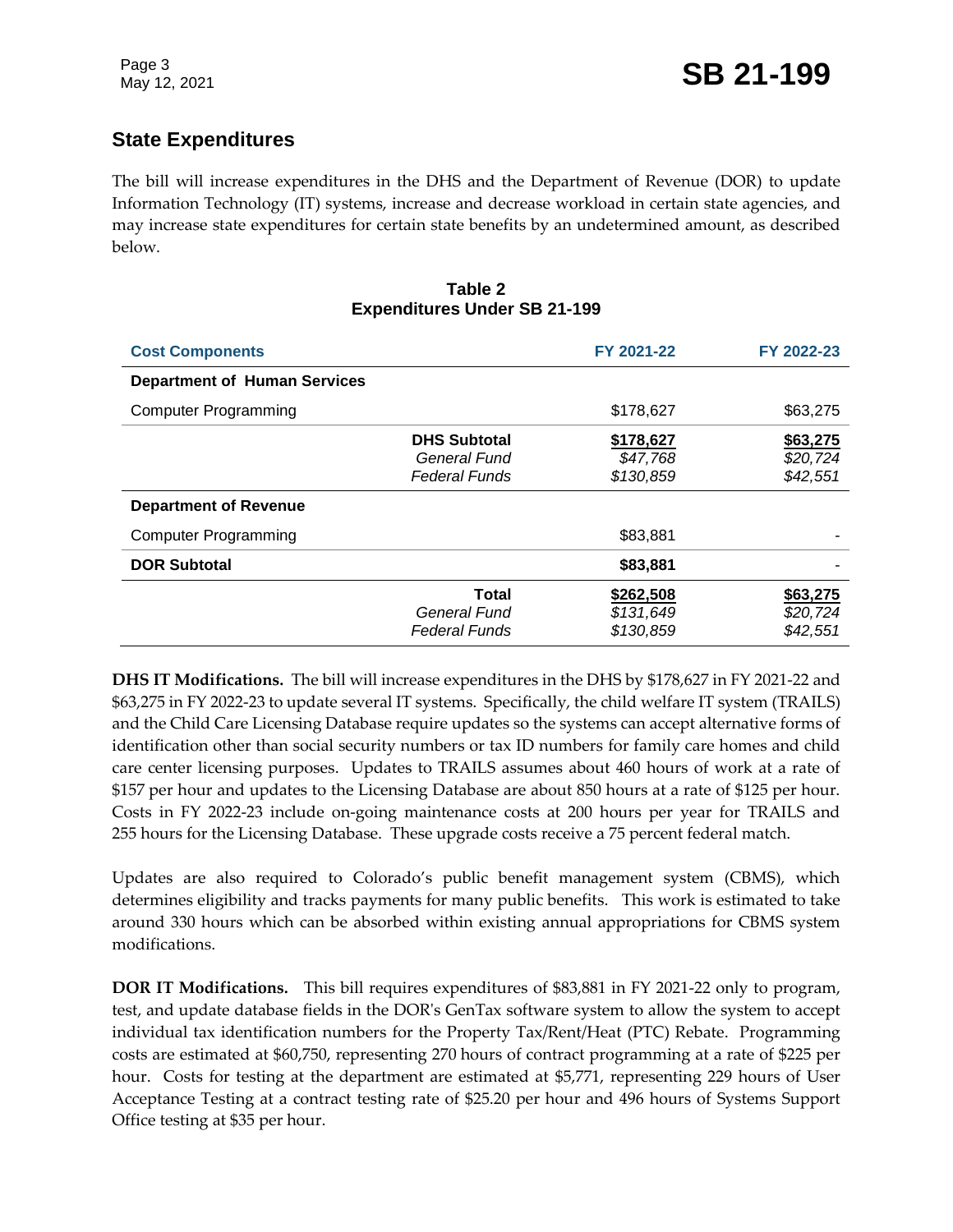Page 4

**Workload increases.** Starting in FY 2022-23, the Department of Regulatory Agencies may have an increase in applications to process for registration, certification, and licensing in the professions that they regulate. This increase is expected to be addressed within existing appropriations. In addition, the workload of the Taxation Division in the DOR will increase to the extent more individuals claim the Property Tax/Rent/Heat Rebate. Assuming a 3 percent increase to number of application filed in 2018, the fiscal note estimates that the division will see an additional 460 applications. Based on this estimate, the fiscal note assumes workload can be accomplished with existing resources. If more individuals file applications, additional funds will be requested through the annual budget process.

**Workload decreases.** Starting in FY 2022-23, the bill will decrease workload for various state agencies to no longer verify lawful presence when processing applications for a professional license, certain state-funded assistance programs, or similar state and local public benefits. The Colorado Department of Labor and Employment will no longer be required to check and audit contractors to ensure that they do not employee persons who are not lawfully present. No change in appropriations is required due to these minimal workload savings.

**Potential state expenditures.** The fiscal note assumes that the bill will increase eligibility only for state programs that are not entitlements and are not subject to federal requirements concerning lawfully present status, and in most cases, are provided on a first-come, first-served basis within available appropriations. Starting in FY 2022-23, if more individuals receive state benefits, the bill will decrease the amount of benefits available to individuals who are eligible under current law. The General Assembly may choose to increase appropriations in order to keep current per-person funding levels constant.

For informational purposes, Table 2 has identified programs in the Department of Human Services, the Department of Health Care Policy and Financing, and the Department of Revenue that may be impacted by this bill. Assuming eligible populations for these state programs increase by 3.0 percent (the estimated portion of Colorado's population that is not lawfully present), state expenditures may increase by up to \$12.1 million. This estimate represents total benefit costs and includes General Fund, Cash Funds, and federal funds. Because it is unknown how many individuals will seek government resources, any increase in appropriations will be requested through the annual budget process.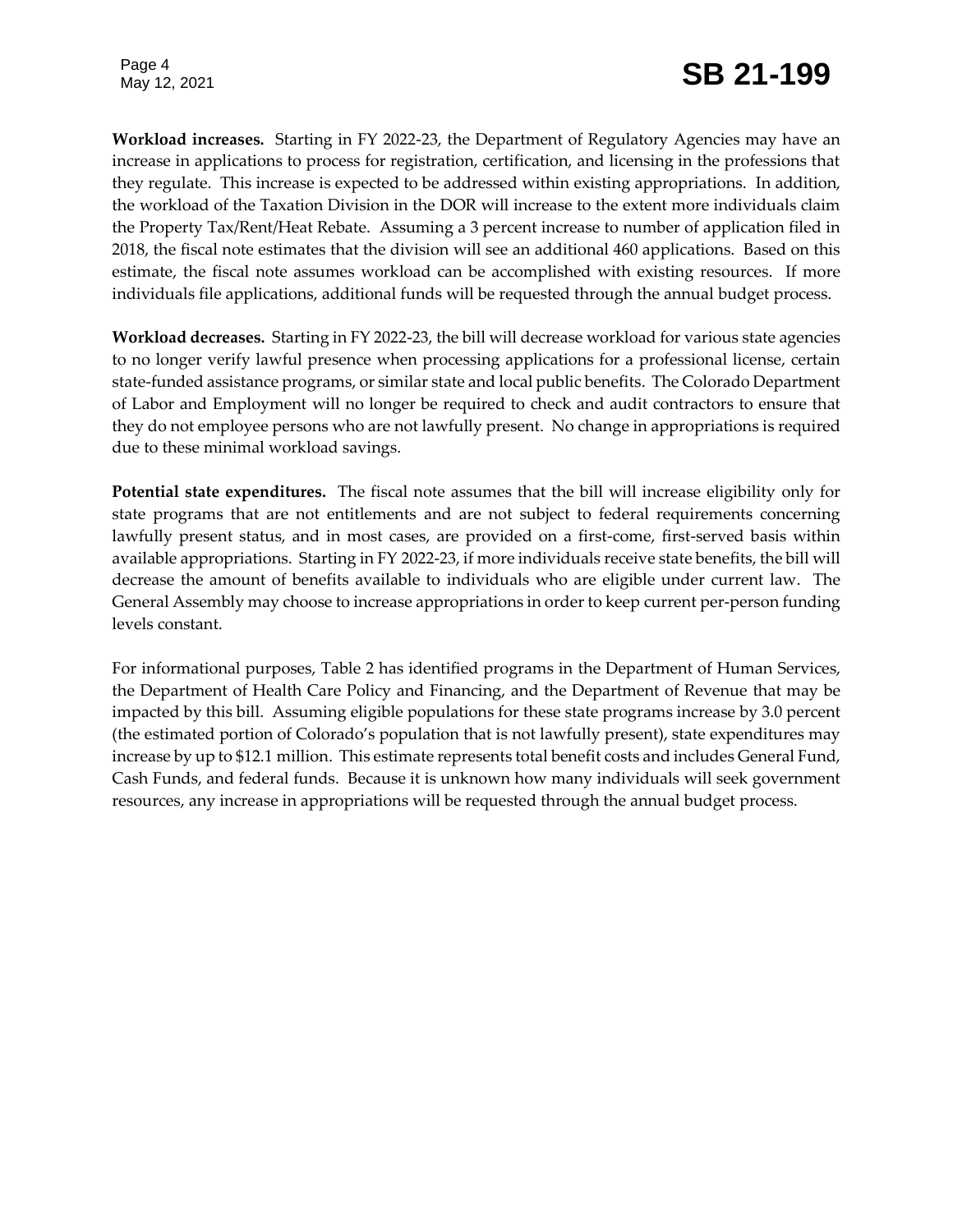|                                                  | FY 2020-21<br><b>Appropriation</b> | <b>Potential Expenditure</b><br>Increase <sup>2</sup> |
|--------------------------------------------------|------------------------------------|-------------------------------------------------------|
| <b>State Program</b>                             |                                    |                                                       |
| Community Behavioral Health Programs - DHS       | \$249,000,0001                     | \$7,470,000                                           |
| Family Support Services Program - HCPF           | \$7,515,264                        | \$225,458                                             |
| Supported Living Services Program - HCPF         | \$9,893,584                        | \$296,808                                             |
| Dental Health Care Low Income Seniors - HCPF     | \$2,990,358                        | \$89,711                                              |
| Indigent Care Program - HCPF                     | \$129,774,983                      | \$3,893,250                                           |
| Property Tax/Rent/Heat Rebate - DOR <sup>3</sup> | \$5,762,833                        | \$172,885                                             |
|                                                  | <b>Total Cost</b>                  | Up to \$12,148,112                                    |

#### **Table 2 Potential Increase in Expenditures Under SB 21-199**

<sup>1</sup> Includes funds received from federal government not represented in state budget.

<sup>2</sup> Assumes a 3.0 percent increase in utilization.

<sup>3</sup> Based on PTC rebates paid in calendar year 2018.

**TABOR refunds.** The bill increases state revenue subject to TABOR. For FY 2022-23, the March 2021 LCS forecast projects revenue to fall short of the TABOR limit by \$28.6 million, or 0.2 percent of the limit. If actual revenue exceeds the limit, the bill will increase the amount required to be refunded to taxpayers from the General Fund in FY 2023-24.

## **Local Government**

If more individuals apply for local business licenses, revenue and expenditures to local governments will increase starting in FY 2022-23. In addition, expenditures for local governments will increase to provide additional local benefits. To the extent the bill expands state benefits that are administered at the local level, expenditures for county departments will increase to determine eligibility and to administer benefits. Costs to administer benefits to unlawfully present individuals will vary by county based on the number of unlawfully present individuals seeking services in a certain county.

## **Effective Date**

The bill takes effect upon signature of the Governor, or upon becoming law without his signature.